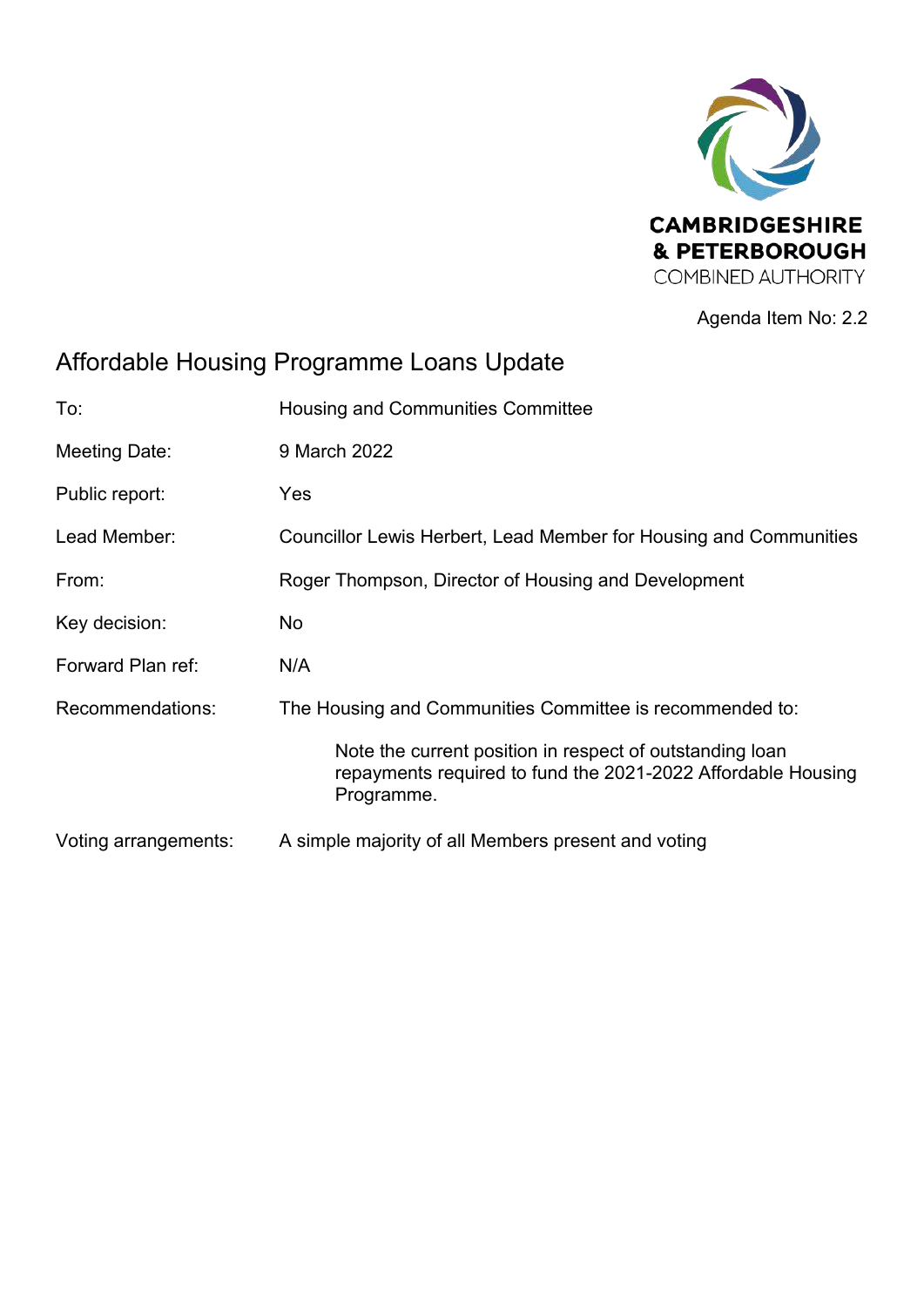### 1. Purpose

1.1 This report seeks to inform the Housing and Communities Committee of the current position concerning receipt of loan repayments that are required to fund the 2021-2022 Affordable Housing Programme.

# 2. Background

- 2.1 As part of the Devolution Deal, the Combined Authority secured funding from Government to deliver an affordable housing programme that ended in March 2021.
- 2.2 The Combined Authority's Housing Strategy approved by Board in September 2018 divided the funding into two parts. £60M was allocated for traditional grant funding and £40M was to be used for the former Mayor's plan for a revolving fund to support the delivery of additional affordable housing.
- 2.3 The revolving fund initiative committed a total of £51.167M through five loans to development companies to fund delivery of 53 affordable units. In August 2020, the Combined Authority's Board approved loan extensions and interest free periods to reflect the detrimental impact upon delivery of projects caused by the Covid pandemic.
- 2.4 In March 2021, Government conditionally agreed to a new affordable housing programme for 2021-2022 on the basis that all loan repayments were allocated to support the delivery of additional affordable housing through grant funding.
- 2.5 In January 2022, the Combined Authority's Board agreed to a further three-month extension of one loan at the default interest rate of 6% above base rate to reflect a further detrimental impact on project delivery resulting from the Covid pandemic.

| <b>Scheme</b>                     | <b>Borrower</b>               | <b>Total</b><br><b>Units</b> | <b>Affordable</b><br><b>Units</b> | Loan<br><b>Amount</b> | Redemption<br><b>Date</b> |
|-----------------------------------|-------------------------------|------------------------------|-----------------------------------|-----------------------|---------------------------|
| Former MoD site, Ely              | <b>ECTC</b>                   | 92                           | 15                                | £24.4M                | 31 Mar 2023               |
| West End Gardens,<br>Haddenham    | <b>ECTC</b>                   | 54                           | 19                                | £6.5M                 | 31 Mar 2023               |
| Alexander House,<br>Forehill, Ely | Laragh<br>Developments        | 25                           | 4                                 | £4.84M                | 7 May 2022                |
| Linton Rd, Gt.<br>Abington        | Laragh<br><b>Developments</b> | 15                           | 5                                 | £5.78M                | 24 May 2022               |
| Histon Rd,<br>Cambridge           | Laragh<br><b>Developments</b> | 27                           | 10                                | £9.647M               | 7 May 2023                |

2.6 The table below shows the headline detail of each loan:

- 2.7 The financial balance sheet showing an outstanding balance of the loans can be found at Appendix 1.
- 2.8 The status of the former MoD site project at Ely is reported at Section 3 below.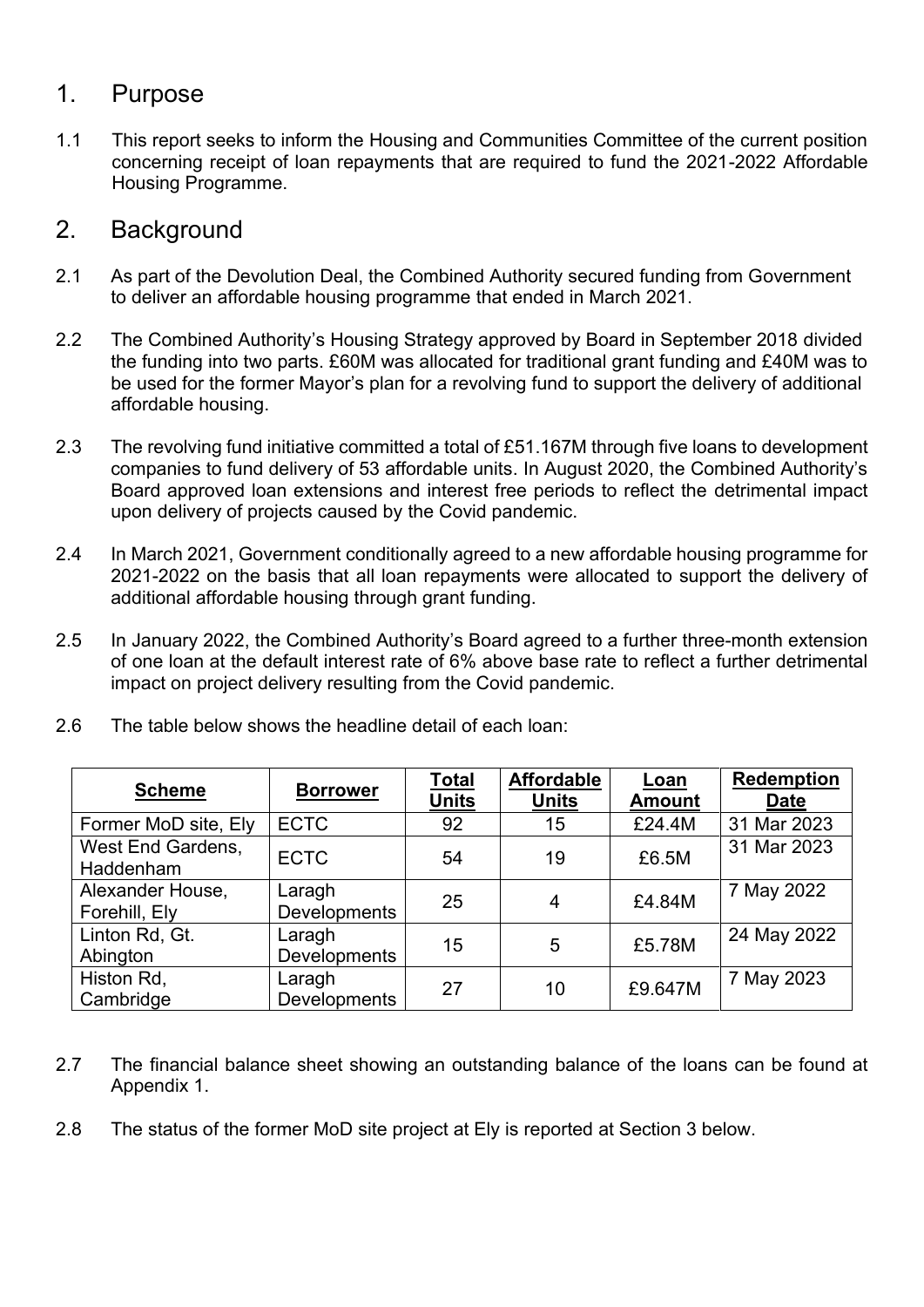- 2.9 The project monitoring report for West End Gardens, Haddenham forecasts repayment of the loan by March 2023, and that some plots have been reserved at prices above anticipated appraisal values.
- 2.10 In January 2022, the Combined Authority's Board agreed a further 3-month extension for the loan made in connection with the project at Alexander House, Forehill, Ely due to the further impact of the Covid pandemic on progress. The scheme consists of 21 market units and at  $28<sup>th</sup>$  February 2022 13 units were exchanged, 7 were reserved, and one agreed sale had fallen through, so the loan is expected to be repaid on time.
- 2.11 The loan for the project at Linton Rd, Great Abington was repaid in January 2022. This was earlier than the redemption date of May 2022.
- 2.12 The project at Histon Mews, Cambridge is progressing. The independent monitor suggests the project should be complete by March 23 and the agreed redemption date of the loan facility is 7 May 2023.

# Significant Implications

- 3. Financial Implications
- 3.1 Loans are repaid as a proportion of sale proceeds from each housing unit on completion of sale. The Combined Authority retains an element of control through its requirement to approve each sale prior to completion, and each development is monitored by officers. The financial balance sheet showed an outstanding balance of £35,527,594 on 28<sup>th</sup> February 2022 and this can be found at Appendix 1.
- 3.2 The largest loan of £24.4M was made to East Cambs Trading Company Ltd (ECTC) to refurbish 92 former MOD homes in Ely for use as private homes and this initiative funded delivery of 15 affordable units. As can be seen from Appendix 1 the balance of this loan on 28th February was £21,522,510.
- 3.3 In August 2020 the Combined Authority's Board authorised an extension to this loan and at that time the forecast balance for February 2022 was £12,141,813. It should be noted that approximately £5.78M is due from units that are under offer, and £2.5M is expected in May 2022 from the transfer of 15 affordable units to a Community Land Trust.
- 3.4 The most recent monitoring report advises that the cash flow is £2M behind forecast, there is a high probability that the cash flow will not be achieved, and that the loan repayment by March 2023 is at risk.
- 3.5 Officers were informed that £410K has been removed from the construction project to reflect properties that are now to be "sold as seen" to accelerate cashflow. Additional options available to ECTC to avoid default include re-financing, portfolio transfer, accelerating the volume of sale with a block investment sale or utilising company reserves to clear the balance of the loan when it determines. ECTC have been asked to confirm they are considering further contingency measures and what they might be. Officers shall continue to monitor the situation and provide update reports to Housing Committee.